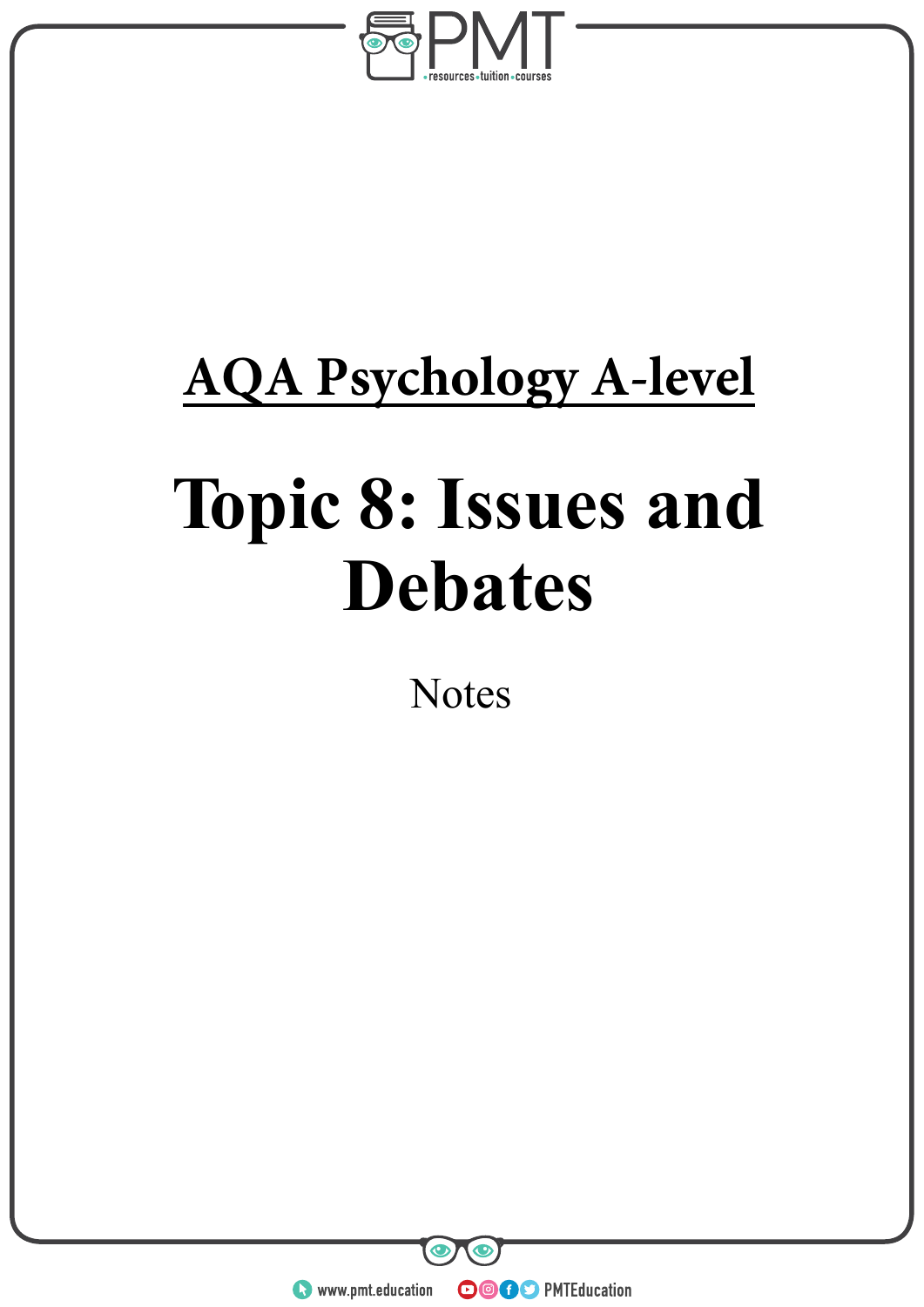

# **Part 1: Gender Bias**

**Gender bias** – The differential treatment or representation of men and women based on stereotypes rather than real difference.

**Alpha Bias** – A tendency to exaggerate differences between men and women, suggesting that there are real and enduring differences between the two sexes. The consequences are that theories devalue one gender in comparison to the other, but typically devalue women.

#### **Examples of Alpha Bias:**

- 1. Psychodynamic explanations for offending behaviour suggests that criminality occurs due to a deviant superego. According to Freud, since females do not experience castration anxiety, they are under less pressure and have less of a need to identify with the moral standards of their same-sex parent, as compared to boys. This suggests that females, in line with the psychodynamic approach, are less moral than males - an idea which has been refuted by Hoffman et al.
- 2. Wilson's sociobiological theory of relationship formation suggests that sexual promiscuity in males is genetically determined, whereas promiscuous females are going against their 'nature'. Females, from an evolutionary standpoint, need to be more selective when choosing their mates, due to having a limited supply of eggs and requiring more energy and effort to reproduce, compared to men. Therefore, such alpha bias may lead to prejudice and stereotyping of women who engage in these behaviours.
- 3. Historically, since the 1980s, schizophrenia has been diagnosed more frequently in men compared to women, whereas before this time there had been no significant differences. This is an example of alpha bias, according to Cotton et al, because women are more likely to be able to continue working, maintain good interpersonal relationships and show less distress than men. This means that the schizophrenic symptoms of women may be masked or not severe enough to merit a diagnosis.

**Androcentrism –** The consequence of beta bias and occurs when all behaviour is compared according to a 'male' standard, often to the neglect or exclusion of women.

#### **Example of Androcentrism**:

PMS has been criticised by some as being a social construction, which trivialises female emotion, particularly anger. On the other hand, male anger is seen as a logical response to external pressures (Brescoll and Uhlman).

Androcentrism can result in people assuming that what is true for men is also true for women, thus minimising the differences between men and women. An example of beta bias is research on fight or flight, research is usually conducted with male animals as in females the variation in hormone levels would make research more difficult – it has been assumed that only male samples are needed as what is true for males is true for females, until Shelley Taylor 2000 challenged this, they provided evidence that females produce a tend and befriend respond at times of stress which is adaptive as it ensures the survival of the offspring. This beta bias meant that a real difference was ignored.

**OOOO** PMTEducation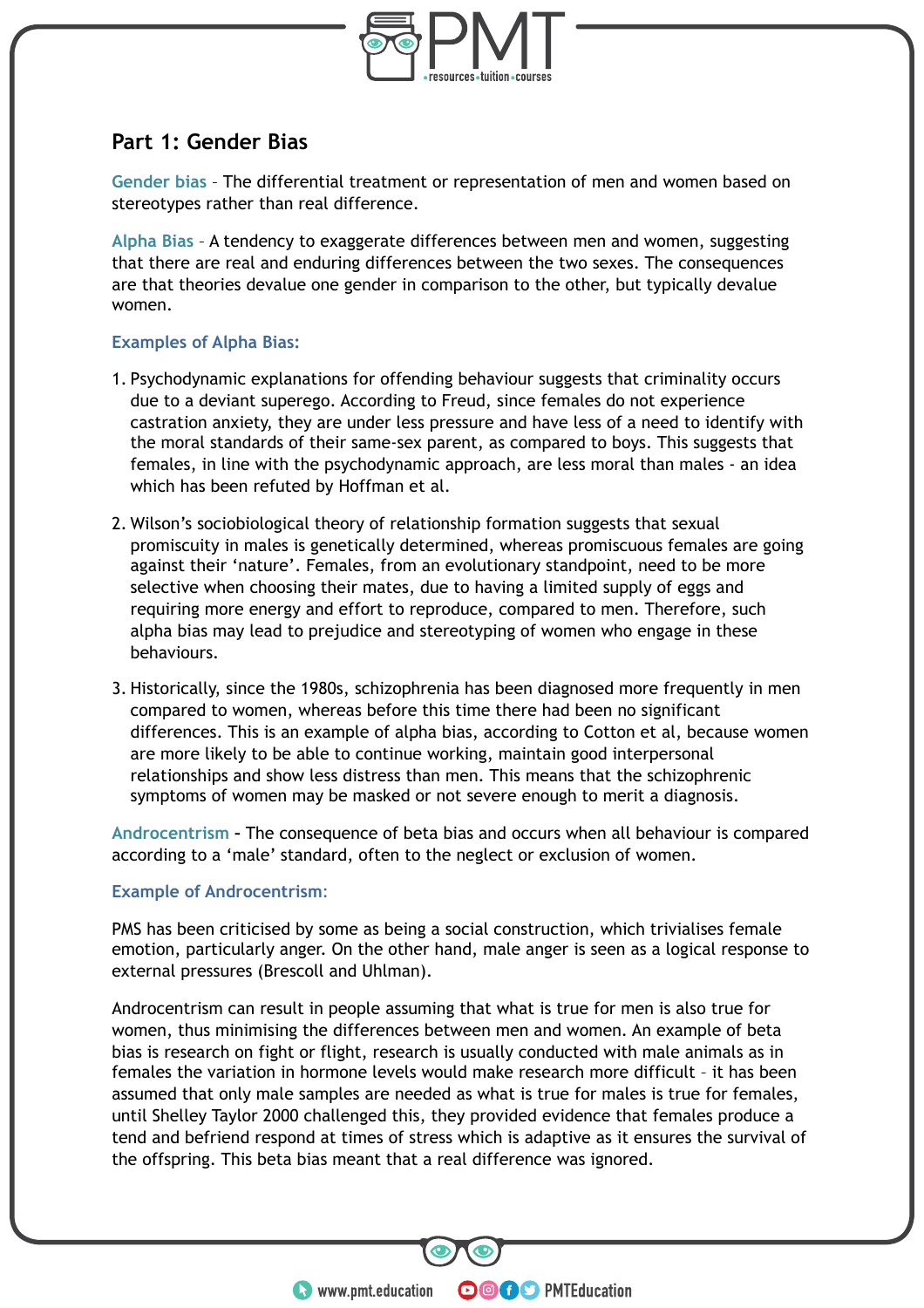

**Beta bias** – A tendency to ignore or minimise differences between men and women. Such theories tend to ignore questions about the lives of women, or insights derived from studies of men will apply equally well to women.

#### **Examples of Beta Bias:**

- 1. Early research conducted into the fight or flight response exclusively used male lab mice because they experience fewer hormonal fluctuations and so changes in adrenaline, due to environmental stressors, could be more reliably measured. However, results from these studies were then generalised to females, ignoring differences between the two sexes (e.g. speed and extent of the fight or flight response).
- 2. Kohlberg's levels of moral reasoning theory was developed on the basis of studying groups of American males, who all answered questions based on moral dilemmas e.g. the Heinz dilemma. These results were then generalised to represent levels of moral reasoning for both men and women.

**Universality –** The aim to develop theories that apply to all people, which may include real differences. This describes any underlying characteristic of human behaviour which can be applied to all individuals, regardless of their differences. Bias, lack of validity and issues with reliability reduce the universality of psychological findings.

#### **Evaluation**

**+** Feminist psychology = Feminist psychology argues that difference psychology arises from biological explanations of behaviour. The social constructionist approach aims to understand behaviour in terms of social processes. Feminist psychology argues that there are real differences but socially determined stereotypes make a far greater contribution to perceived differences. Androcentrism can be countered by a feminist view and the balance can be readdressed. For example, Eagly (1978) acknowledged that women may be less effective leaders than men but this knowledge should be used to develop suitable training programmes and therefore create a future with more women leaders.

 $-$  Bias in research methods = If theories and studies are gender biased, the research may find differences between genders but it may not be the genders that differ but simply the methods used to test or observe them. For example, Rosenthal (1966) found that male experimenters are more pleasant and encouraging to female participants and subsequently they perform better in tasks/male participants appeared to perform less well. Secondly, fewer women being appointed at senior research positions means that female concerns are less likely to be reflected in the experimental questions.

— The laboratory experiment may also be an example of institutionalised sexism within psychology = Male researchers have the authority to deem women as "unreasonable, irrational and unable to complete complex tasks" (Nicolson, 1995). Eagly and Johnson noted that studies in real settings found women and men were judged as more similar in styles of leadership than in lab settings, hence having higher ecological validity.

+ Reverse alpha bias describes the development of theories that show a greater emphasis on women = Research by Cornwell et al (2013) showed that women are better at learning because they are more attentive, flexible and organised. Such research challenges the stereotype that in any gender differences the male position must be better and challenges people's preconceptions.

**OOOO** PMTEducation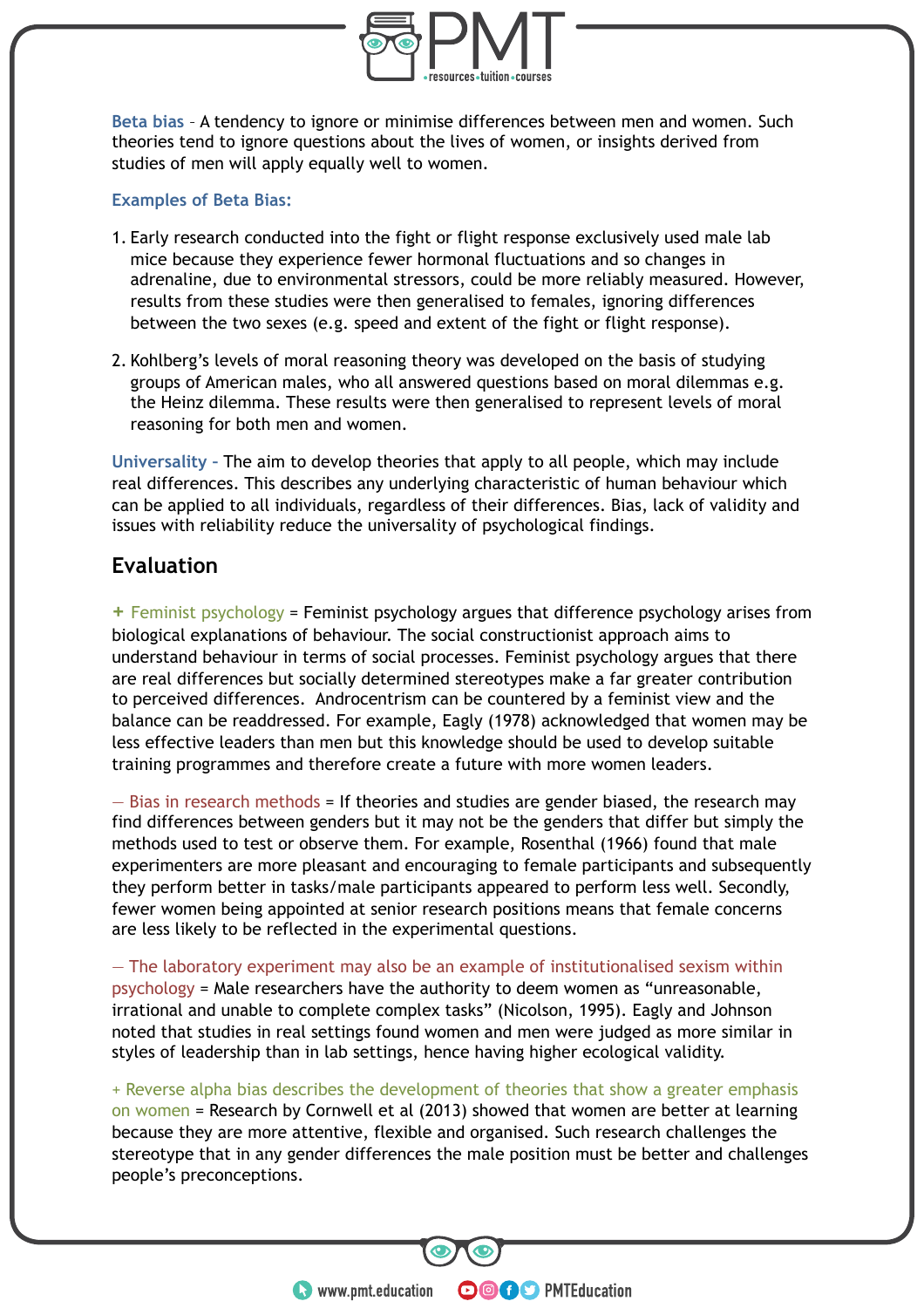

+ Avoiding a beta bias = Beta bias has allowed women greater access to educational and occupational opportunities. However Hare, Mustin and Marecek pointed out that arguing for equality draws attention away from women's special needs, for example equal parenting ignores the biological demands of pregnancy, childbirth and the special needs of women. Therefore, this suggests that some elements of beta bias may actually disadvantage women.

 $-$  Assumptions need to be challenged  $=$  Gender bias remains unchallenged in many theories. Darwin's theory of sexual selection portrays women as choosy and males as the ones who compete to be chosen, arguing that women are coy and males as aggressive as they are in competition with other males. However, this view has been challenged as it has been found that women are equally competitive when needed. DNA evidence supports the idea that it is a good adaptive strategy for females to mate with more than one man and this puts females in competition with other females (Vernimmen, 2015)

# **Part 2: Cultural Bias**

**Culture –** The rules, customs, morals and ways of interacting that bind together members of a society or some other collection of people.

**Cultural bias -** The tendency to judge all cultures and individuals in terms of your own cultural assumptions. This distorts or biases your judgements.

**Cultural relativism –** The view that behaviour, morals, standards and values cannot be judged properly unless they are viewed in the context of the culture in which they originate.

**Example of Cultural Relativism:** Milgram's study into obedience was originally conducted using 40 male American participants, but then also replicated using Spanish students (Miranda et al. found over 90% obedience rates in Spanish students) and Australian students (where only 16% of female participants continued to the highest voltage setting, as shown by Kilham and Mann). This suggests that Milgram's original results were specifically bound to American cultures.

Alpha bias — Cultural relativism can lead to an alpha bias, where the assumption of real differences lead psychologists to overlook universals.

Beta bias — Cultural relativism is often discussed in the context of defining mental disorder. Behaviours that are statistically infrequent in one culture may be more frequent in another, i.e. schizophrenia is claiming to hear voices but this experience is more common in African cultures, where hearing voices is a sign of spirituality and so individuals are more likely to openly report these experiences to their psychiatrist. By assuming the same rules universally we may diagnose some people as mentally ill but relative to the culture they may not be.

#### **Alpha and Beta Bias in Cross-Cultural Research:**

**Alpha bias —** With regards to culture refers to the assumption that there are real and enduring differences between cultural groups. An example is the distinction that is often made between individualistic and collectivist cultures. We would expect individualistic cultures to be less conformist as they are less orientated towards group norms and value the needs of the group over the individual. For example, Takano and Osaka reviewed 15 studies that compared the US and Japan in terms of collectivist/individualism and found

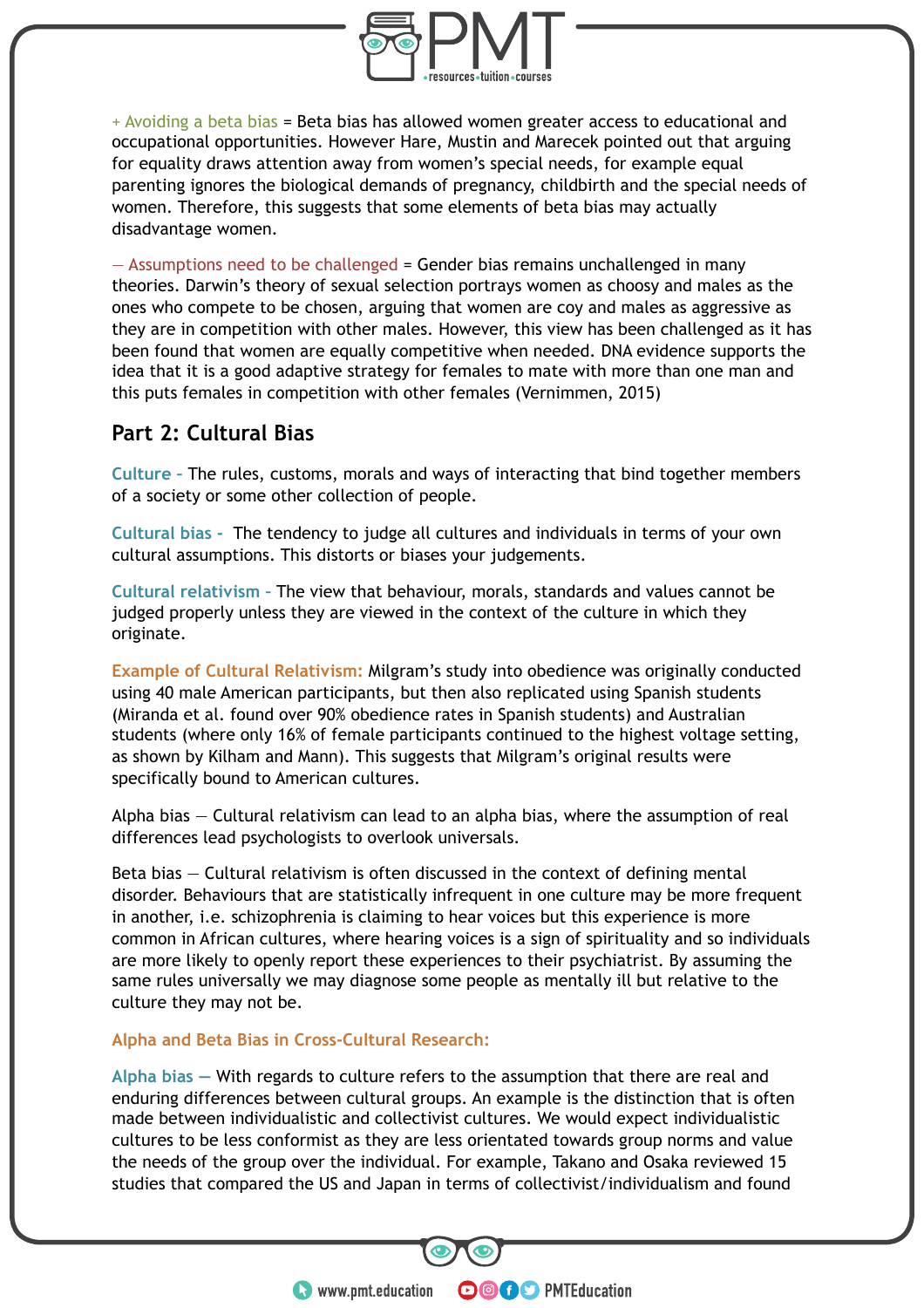

that 14 out of 15 studies did not support the common view about differences in conformity. This suggests that there is less of a collectivist/individualist divide in an increasingly global world.

**Beta bias —** Refers to theories that minimise or ignore cultural differences, They do this by assuming that all people are the same and therefore it is reasonable to use the same theories for different cultural groups. An example is IQ tests. Psychologists use IQ tests to study intelligence in many different cultures as they assume that their view of intelligence applies equally to all cultures. However this may not always be the case. Western societies see intelligence as something within the individual whereas in a collectivist culture intelligence is a functional relationship depending on shared information between the individual and society. The result is that non-western people may appear less intelligent. Such tests are described as taking an "imposed etic" approach, where a test is made in one group and then imposed on another. This approach studies behaviours outside a given group and behaviours which can be universally applied to all groups.

**Ethnocentrism –** An example of alpha bias and leads to beta bias. Seeing things from the point of view of ourselves and our social group. Evaluating other groups of people using the standards and customs of one's own culture. In its extreme form, ethnocentrism can lead to prejudice and discrimination against 'lesser' cultures.

**Indigenous psychologies -** A method of countering ethnocentrism, the development of different groups of theories in different countries.

**Example of Ethnocentrism**: Ainsworth's Strange Situation is an example of cultural relativism due to suggesting that a secure attachment was only characterised by moderate separation and stranger anxiety. Therefore, German mothers, whose children showed little separation and stranger anxiety (thus being insecure-avoidant according to Ainsworth's system), were deemed as cold and rejecting.

The emic-etic distinction  $-$  Emic approach is one that emphasises the distinction of uniqueness in every culture, problem with this is that findings are only significant for that culture. The "etic" approach seeks universal aspects of behaviour - one way to do this whilst still avoiding cultural bias is to use indigenous researchers in each cultural setting.

#### **Evaluation**

— Bias in research methods: Smith and Bond surveyed research in one European textbook on social psychology and found that 66% of the studies were American, 32% European and 2% from the rest of the world. A considerable amount of psychology is based on middle class academic young adults who are males. This suggests that there is almost an institutionalised cultural bias in psychology, as students would be learning about 'universal' behaviours that were demonstrated only in certain cultures.

— Consequences of cultural bias: The US army IQ test showed that European immigrants fell slightly below white Americans in terms of IQ. This data has a profound effect on attitudes held by Americans towards certain groups of people, leading to stereotyping and discrimination.

— Not all behaviours are affected by cultural bias: Although there may be differences in rates of obedience (Milgram) and conformity (Asch) between collectivist/Eastern and individualist/Western cultures, universal behaviours still exist. For example, Ekman et al.

**OOOO** PMTEducation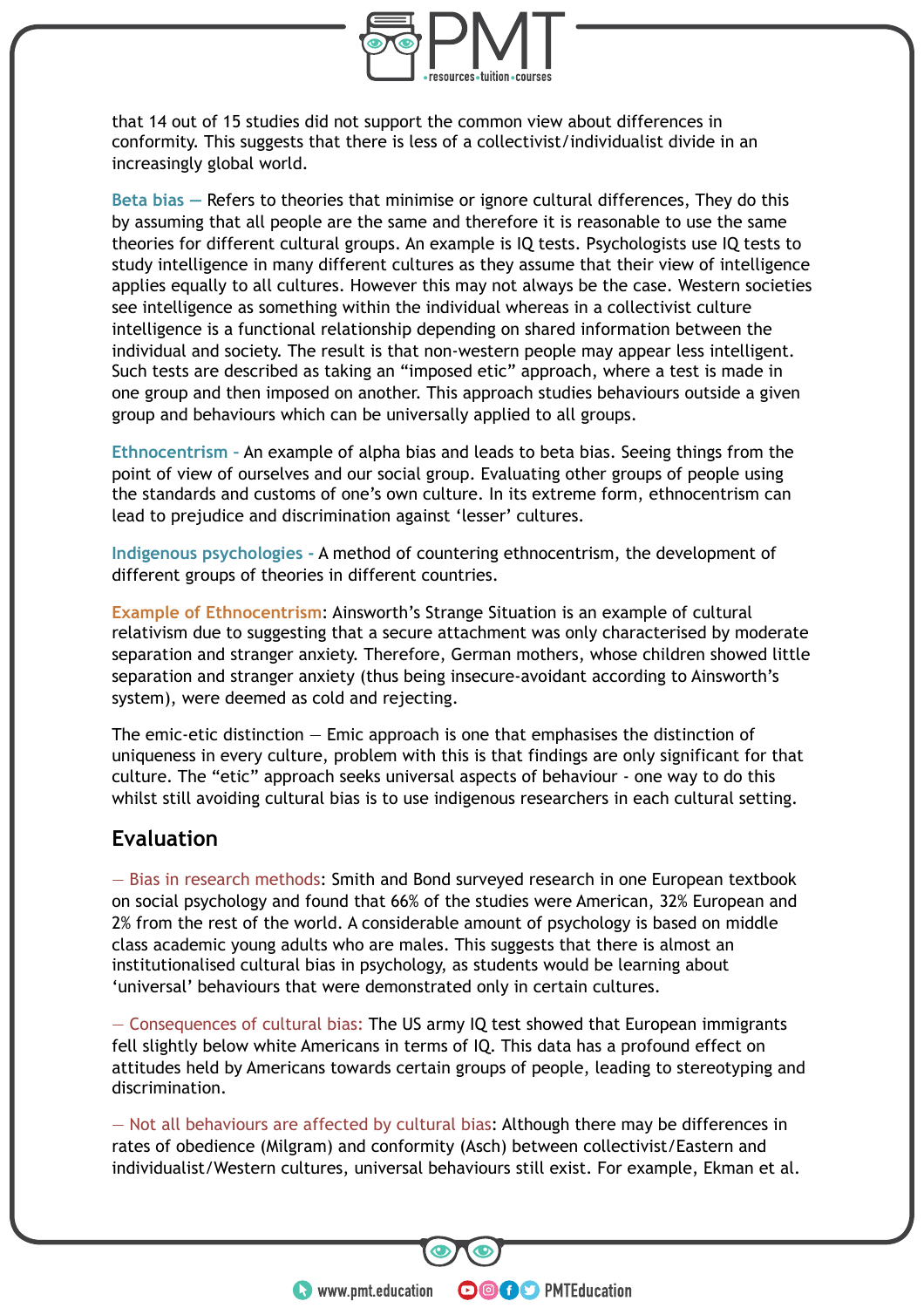

demonstrated that facial expressions for anger, guilt and disgust were universally recognised across all cultures. In terms of attachment, interactional synchrony and reciprocity are universal features of infant-caregiver interactions. Therefore, this suggests that to fully understand behaviour, we must look at both universal and culture-bound examples.

— Worldwide psychology: Researchers are now able to travel more and therefore have a greater understanding of other cultures, alongside having increased opportunities to conduct cross-cultural research. Academics meet to discuss and share ideas at international conferences, which reduces ethnocentrism in Psychology through appreciating that behaviours found in one culture may not be the same as in others, as well as real differences being identified and valued. For example, Bond and Smith noted that not all cultures will be familiar with research traditions and the aims of science, leading to a greater 'Please-U' demand characteristic effect, which may bias the findings.

# **Part 3 - Free Will and Determinism**

#### Key words

**Determinism** — The belief that behaviour is controlled by external or internal factors acting upon the individual and beyond their control. There are 3 types of determinism: biological, environmental and psychic.

**Biological determinism** — The view that behaviour is always caused by internal biological forces beyond our control, such as the influence of genes. For example, research on intelligence has identified particular genes in those with high intelligence, such as the IGF2R gene (Hill et al,1999). Also, genes which affect brain structure and neurotransmitter production (i.e. serotonin and dopamine) may also determine our behaviour e.g. the CDH-13 and MAOA gene being candidate genes for criminality.

**Environmental determinism** — The belief that behaviour is caused by previous experience through classical and operant conditioning. i.e. phobias are a result of conditioning, as demonstrated by Watson's study on Little Albert and Skinner's Box (operant conditioning determining the behaviour of lab rats). These are external forces, over which we have no control.

**Psychic determination** — Freud's theory of personality suggests that adult behaviour is determined by a mix of innate drives and early experience. These result in unconscious conflicts over which we have no control. For example, Freud's psychosexual stages of development suggests that each stage is characterised by a conflict which, if unresolved, leads to fixation in adulthood e.g. anal expulsive personalities being the result of fixation at the anal stage.

**Free will** — Each individual has the power to make choices about their behaviour, without being determined by internal or external forces beyond their control. A common feature of the humanistic approach.

**Hard determinism** — The view that all behaviour can be predicted, according to the action of internal and external forces beyond our control, and so there can be no free will. For example, behaviourism suggests that all behaviour is the product of classical and operant conditioning, the biological approach sees behaviour as the product of genes and

**OOOO** PMTEducation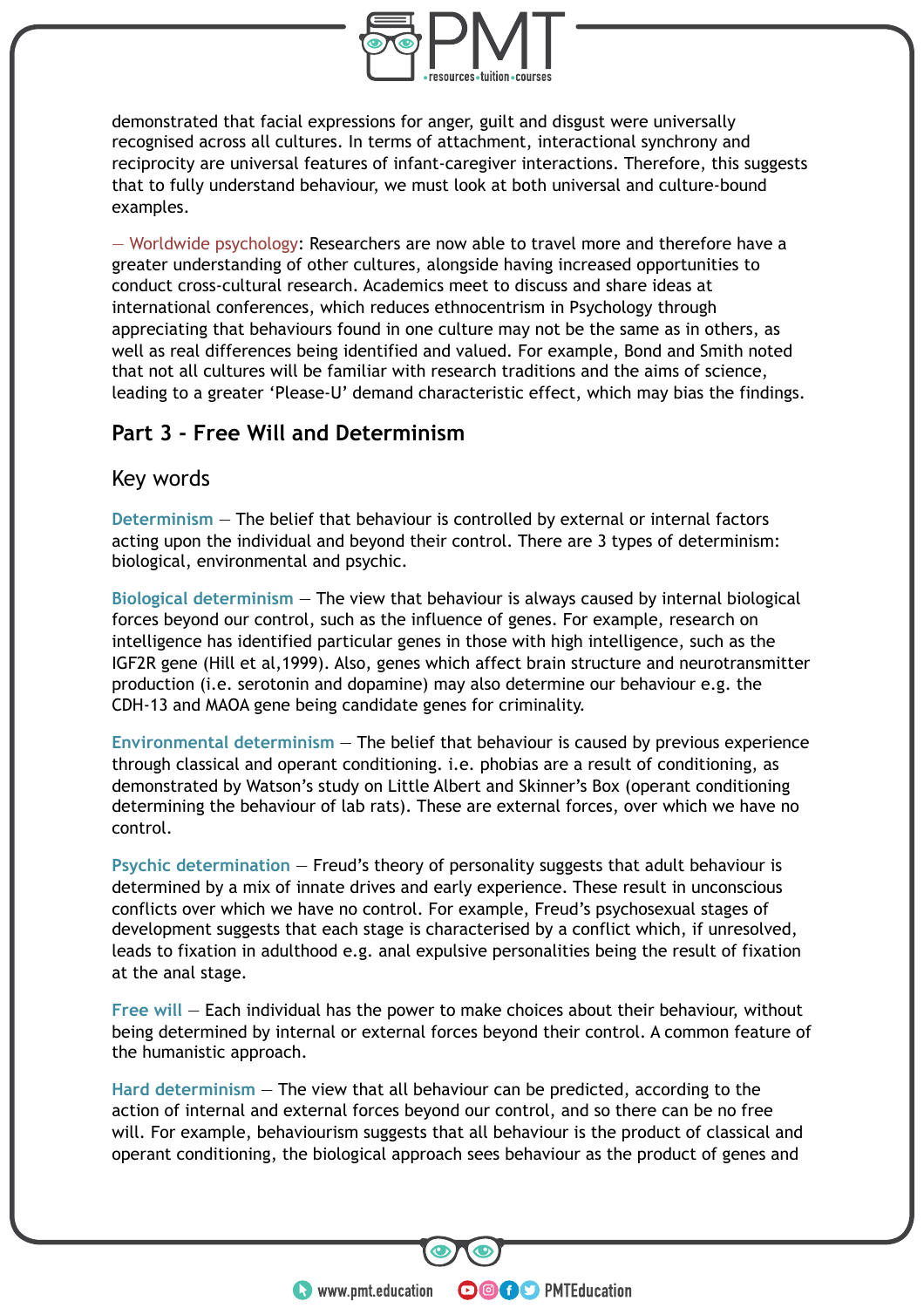

neurochemistry, whilst social learning theory suggests that behaviour is the product of vicarious reinforcement and mediational processes.

**Soft determinism —** A version of determinism that allows for some element of free will and suggests that all events, including human behaviour, has a cause. For example, the cognitive approach suggests that individuals can reason and make decisions within the limits of their cognitive system.

**The importance of scientific research —** scientific research is based on the belief that all events have a cause. An independent variable is manipulated to have an effect on the dependent variable. Through repeating the research under controlled conditions (e.g. using a laboratory experiment) and performing statistical tests, a 'cause and effect' relationship can be established between two variables. This increases the scientific credibility of Psychology, through enabling the prediction and control of behaviour.

#### **Evaluation of determinism**

— 100% genetic determinism is unlikely to be found for any behaviour. = Studies that compare monozygotic twins have found 80% similarity for intelligence and 40% for depression. This suggests that genes do not entirely determine behaviour and supports an interactionist standpoint. The fact that concordance rates for MZ twins are often higher than for siblings, despite both sharing 50% of genes, may be due to MZ twins being more likely to share the same environment.

— Determinism simplifies human behaviour. = This may be appropriate for non-humans but human behaviour is less rigid and influenced by many factors i.e. cognitive factors which can override biological impulses. For example, aggression cannot be simplified to the action of the endocrine system and adrenaline. There are cognitive factors and accompanying emotions which are just as, or more important, than the biological aspects.

— A determinist position may be used for people to try and justify behaviours if they have committed a crime. = This would be undesirable as it excuses their behaviour. Therefore, a hard deterministic stance is not in line with the principles of the judicial system, which sees individuals as taking moral responsibility for their actions. Determinism has also led to treatment methods for mental disorders, such as depression through the control of serotonin by using SSRIs and SNRIs. However, this biological deterministic approach does not allow the use of other treatments which are not based on biological mechanisms, such as CBT.

# **Free Will**

**The Humanistic Approach —** Humanistic psychologists argue that self-determinism is a necessary part of human behaviour. Rogers (1959) claimed that as long as an individual remains controlled by other people or other things they cannot take responsibility for their own behaviour and therefore cannot change it. Only when an individual takes self responsibility is personal growth or 'self-actualisation' possible. By taking such a stance, humanism has been praised as a positive approach, essentially seeing people as good and free to 'better themselves'.

**Moral responsibility —** The basis is that an individual is in charge of their own actions. The law states that children and those who are mentally ill do not have this responsibility but other than this, there is an assumption that normal adult behaviour is self determined.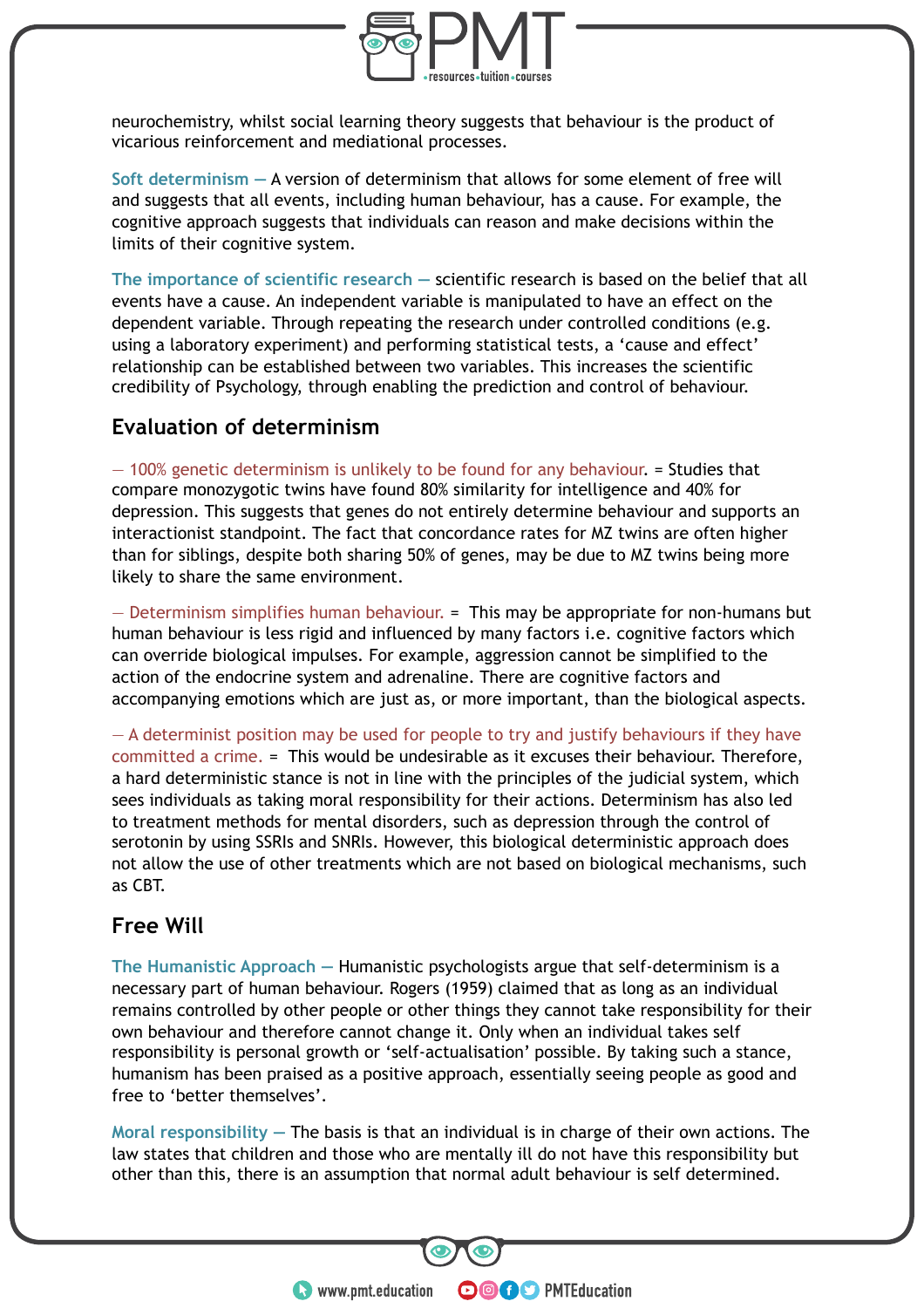

Therefore, humans are accountable for their behaviour regardless of innate factors or early experience.

# **Evaluation of free will**

 $-$  Illusion of free will  $-$  A person may choose to do something but these choices are determined by previous reinforcement contingencies, as suggested by the behaviourist approach. This is a hard deterministic stance.

— Challenge to the idea of free will — Benjamin Libet et al (1983) recorded activity in motor areas of the brain before the person had a conscious awareness to move their finger. Chun Soon et al (2008) found activity in the prefrontal cortex up to 10 seconds before a person was aware of their decision to act. This suggests that the motor activity preceding movement occurred before the conscious decision was made, and so implies that all behaviour is pre-determined by up to 10 seconds.

- $+$  Free will has good face validity  $-$  In everyday scenarios, we appear to be making our own decisions. Therefore, the idea of free will has good face validity because we appear to have free will in our day to day lives.
- $+$  Free will has high internal validity  $-$  Robert et al. found that adolescents with an internal locus of control (an individual's idea of what controls events in their lives) are less likely to develop depression and are more likely to have better mental health, compared to those with an external locus of control. These differences in LOC and mental health states supports the idea that free will can be used to help us determine what controls our life events, and so we make such conscious decisions.

# **Part 4: The nature – nurture debate**

#### Key words

**Environment —** Everything that is outside our body, including people, events and the physical world. Any influence on behaviour which is non-genetic.

Lerner identified different 'levels' of the environment, which ranged from pre-natal experiences (e.g. the mother's physiological and psychological state during preganancy) to post-natal experiences (e.g. the socio-historical context within which the child grew up in). The view that the mind is a 'blank slate upon which experience writes upon' is typical of an empiricist/behaviourist approach e.g. John Locke.

**Nature —** Any influence on behaviour which is genetic e.g. the action of genes, neurochemistry, neurotransmitters and neurological structures.

**Heredity —** The process by which traits are passed from parents to their offspring, usually referring to genetic inheritance. The heritability coefficient can be used to quantify the extent to which a characteristic has a genetic basis. For example, intelligence appears to have a heritability coefficient of 0.5 (Plomin et al, 1994) and so the influences of nature and nurture are equal.

**Interactionist approach —** With reference to the nature-nurture debate, this is the view that the processes of nature and nurture work together rather than in opposition. They are linked in such a way that it does not make sense to separate the influences of the two.

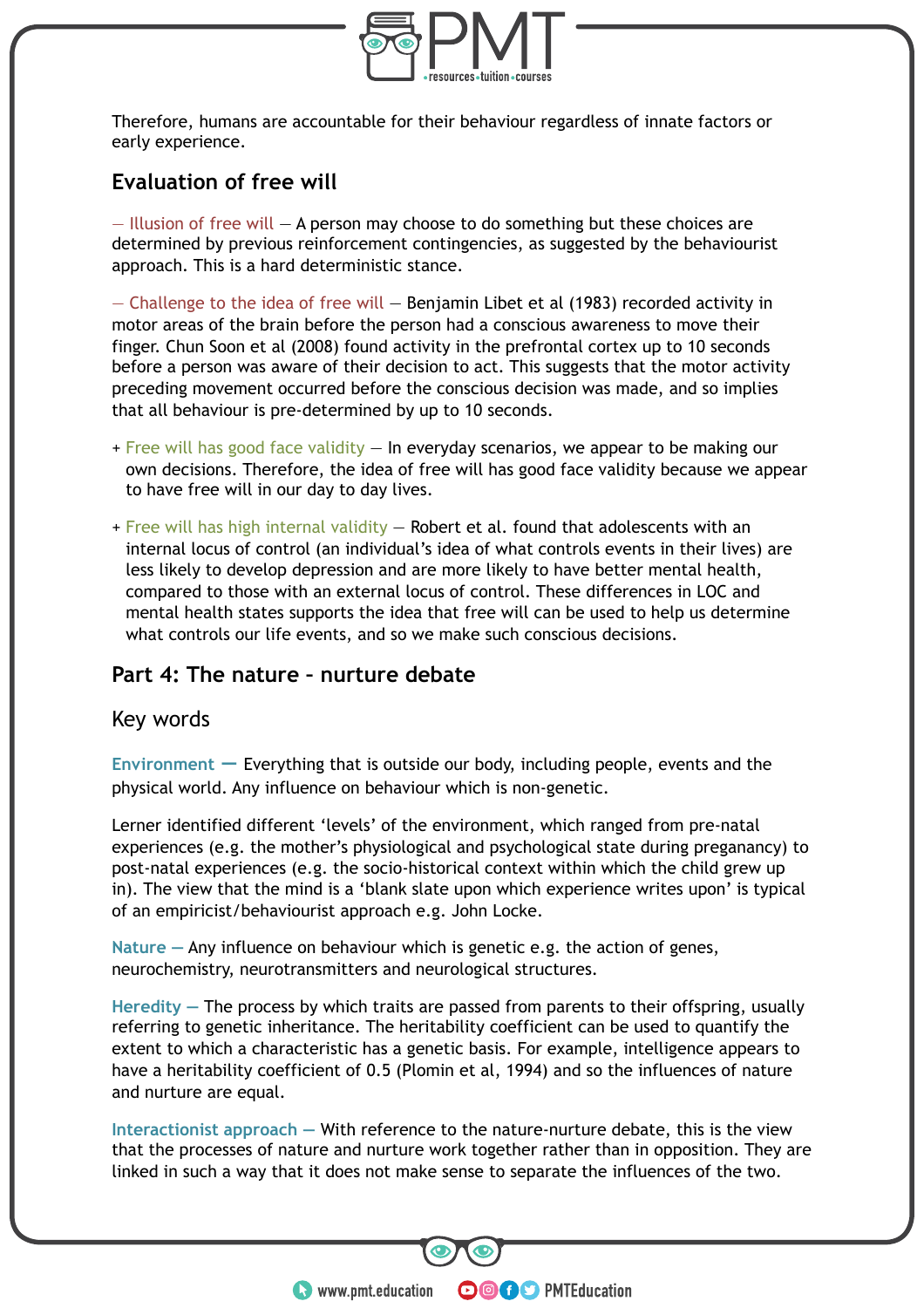

**Nature - Nurture Debate —** The argument as to whether a person's development is mainly due to their genes or to environmental influences. Most researchers accept that behaviour is a product of the interaction between nature and nurture.

#### **Examples of the influence of nature**

Genetic explanations — The more closely related two individuals are, the more likely that they will develop the same behaviours. The concordance rate for a mental disorder such as schizophrenia is 40% for MZ twins and 7% for DZ twins. This illustrates how nature plays a part in contribution to the disorder. However, concordance rates for MZ twins are not 100%, despite being genetically identical. This suggests that nurture and the environment also plays a significant role in development.

Evolutionary explanations — These are based on the principle that a behaviour which promotes survival will be naturally selected e.g. running away from fire or avoiding deep water. This is because such behaviours are adaptive, so the individual is more likely to survive to adulthood and reproduce. Bowlby proposed that attachment was adaptive as it meant an infant was more likely to be protected due to displaying social releasers (innate, 'cute' behaviours which activates the adult mammalian attachment system) and features of infant-caregiver interactions (such as interactional synchrony and reciprocity). As such, the infant would be more likely to survive and reproduce as an adult.

#### **Examples of the influence of nurture**

Behaviourism — Behaviourists assume that all behaviour can be explained in terms of experience alone. Skinner used the concepts of classical and operant conditioning to explain learning and suggests that attachment could be explained in terms of classical conditioning where the food reduces the discomfort of hunger (negative reinforcement) and is therefore rewarding.

Social learning theory — Bandura proposed that behaviour is acquired indirectly through operant and classical conditioning but also by directly through vicarious reinforcement. He acknowledged that biology had a role to play e.g. the urge to act aggressively could be biological but the way a person learns to express anger is through environmental influences (such as through observing and imitating the methods of expression of anger displayed by the identified role models).

Other explanations — The double blind theory of schizophrenia (Bateson et al, 1956) suggests that schizophrenia develops in children who frequently receive contradictory messages from parents and these conflicting messages prevents the child from developing an internal consistent construction of reality. This is because when the child behaves incorrectly, they are punished by a withdrawal of love from their parents, leading them to believe that the world is dangerous (reflected in paranoid delusions) and confusing (reflected in disorganized thinking).

#### **Evaluation of the nature - nurture debate**

+ Diathesis-Stress Model — A diathesis is a biological vulnerability. However not everyone with these 'candidate' genes will develop a disorder. The expression of the gene depends on experience in the form of a stressor which triggers the condition (a diathesis). This has been illustrated by Tienari et al (20040 who studied 145 Finnish adoptees whose mothers had schizophrenia and were then matched with a sample of 158 adoptees without this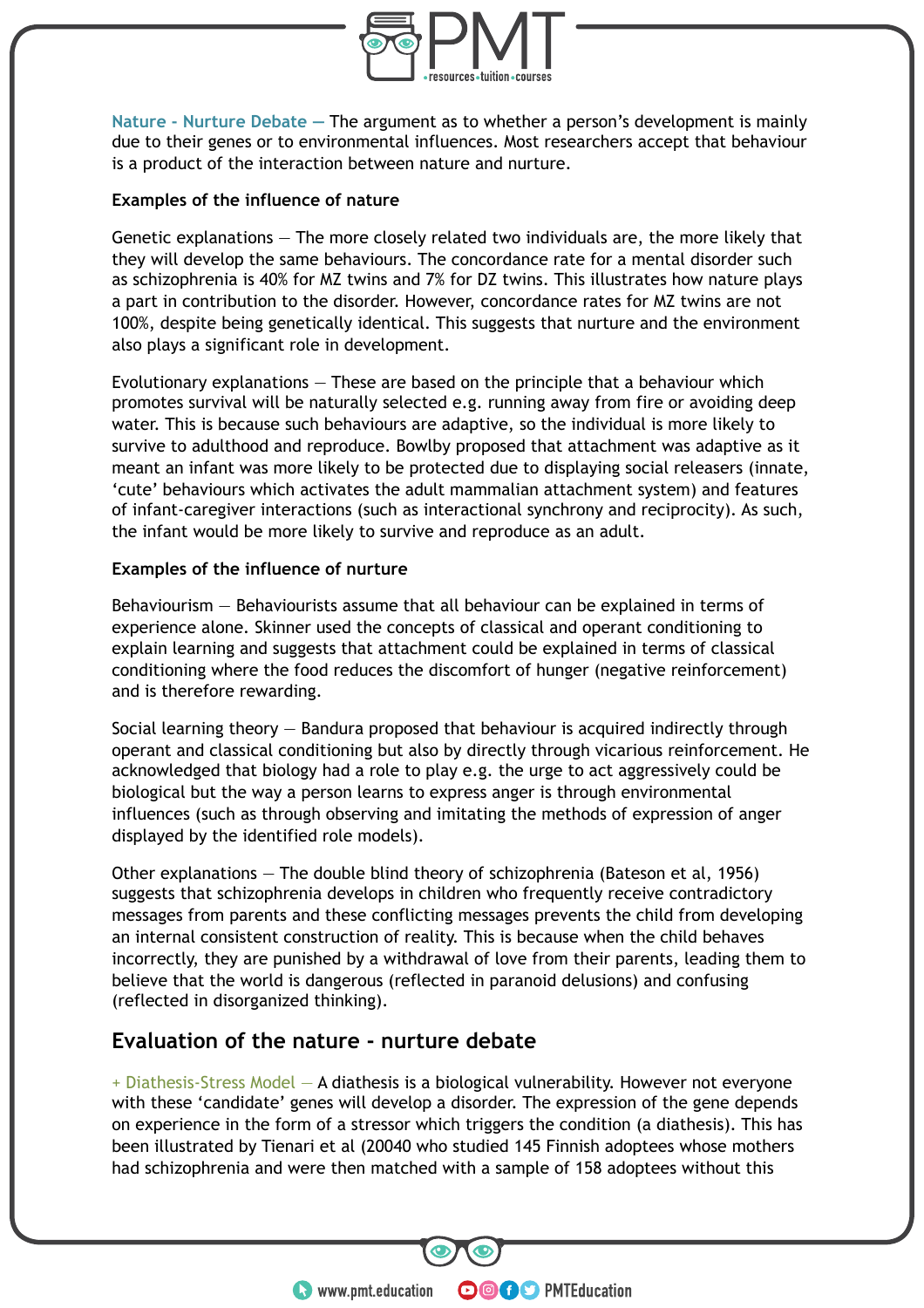

genetic risk. The two groups were independently assessed after 12 years and of the total 303, 14 developed schizophrenia and 11 of these were from the high risk group. Children without a genetic risk but raised in a family climate characterised by tension and a lack of empathy did not develop SZ. However, children with a genetic risk and who experienced the same family climate did go on to develop SZ. This illustrates how being raised in a "healthy adoptive family" has a protective effect.

 $+$  Nurture affects nature  $-$  Maguire et al study of london taxi drivers showed that the region of their brains with spatial memory was bigger than in controls, this is because the hippocampi had responded this way. Maguire et al. studied the brains of London taxi drivers and found a larger grey matter volume in the mid-posterior hippocampus, an area of the brain associated with spatial awareness (skills needed for taxi drivers when they are learning and completing 'The Knowledge' exam). There was a positive correlation between increasingly pronounced changes and an increasing length of time that individuals had been taxi drivers. This demonstrates the interactionist nature of empiricism and nativism, and gives further reason as to why the influences of the two cannot be separated.

- + Epigenetics Refers to the material in each cell that acts like a switch to turn genes on or off e.g. DNA methylation and histone tail modification. Life experiences control these switches and these switches are passed on when the DNA is replicated semiconservatively. This is why MZ twins may differ in weight even though they were given the same diets, due to differences in upbringing/experiences causing differences in the individual expression of genes. For example, Caspi et al (2002) assessed antisocial behaviour in 1000 participants between birth and the age of 26. The researchers found that 12% of men with less MAOA gene expression had experienced maltreatment when they were babies but were responsible for 44% of crimes. This brings a third element into the nature-nurture debate: the experiences of previous generations!
- + Constructivism Plomin suggested that an individual's 'nature' would determine their 'nurture' through niche-picking or niche-building. For example, a naturally aggressive child would be more likely to play with and befriend other aggressive children. This in turn would increase the aggressiveness of the child. Therefore, the idea of constructivism further emphasises the multi-layered relationship between nature and nurture.

#### **Part 5 - Holism and reductionism**

#### Key Words

**Holism** — With respect to a behaviour such as memory or mental disorder, perceiving the whole experience rather than the individual feature and or the relations between them. Gestalt psychologists suggest that 'the whole is greater than the sum of its parts' and so it does not make sense to break down target behaviours into their constituent parts, but rather study behaviours as part of an indivisible system.

**Reductionism** — An approach that breaks complex phenomena into more simple components and implies that this is desirable because complex phenomena are best understood in terms of a simpler level of explanation. This is in contrast with holism. For example, a reductionist explanation of depression would be the consequence of low levels of serotonin in the brain. This is biological reductionism and a neurochemical viewpoint.

**OOOO** PMTEducation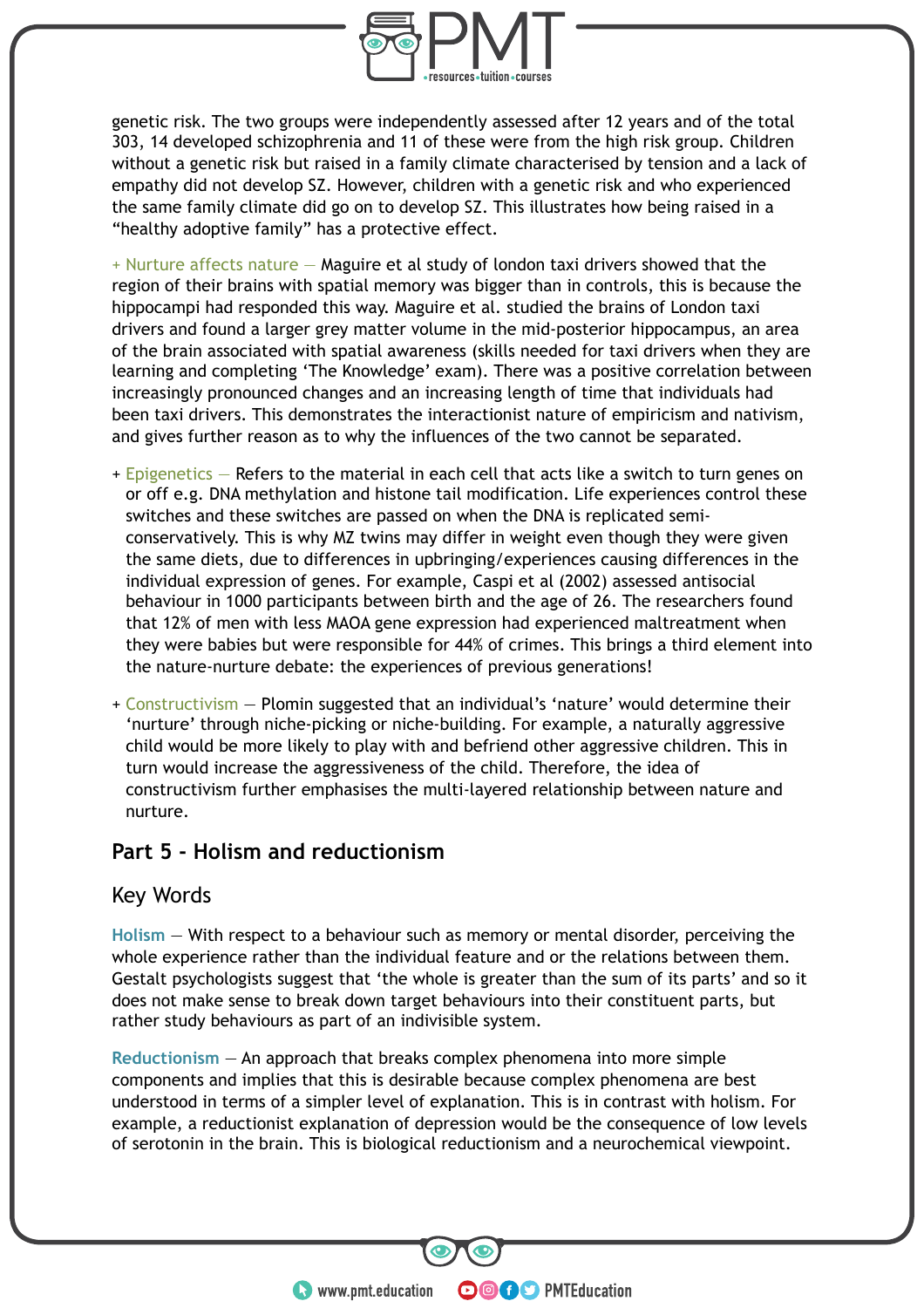

**Levels of explanation** — These are different ways of viewing the same phenomena in Psychology e.g. socio-cultural, psychological, physical, physiological and neurochemical. Reductionism suggests that lower-level explanations will eventually replace higher-level explanations, according to the reductionist hierarchy of science i.e. Sociology, Psychology, Biology, Chemistry and Physics (from top to bottom). Explanations begin at the highest level and progressively reduce down to the bottom of the hierarchy.

Highest level — Cultural and social explanations of behaviour e.g. depression being explained by a withdrawal from social activities, low energy levels and insomnia, which is viewed as odd by society.

Middle level  $-$  Psychological explanations of behaviour e.g. depression being explained by Beck's Cognitive Theory (the product of the cognitive triad of automatic negative thoughts, faulty information processing and negative self-schemas) and Ellis' ABC model (an activating event produces an irrational belief which leads to an emotional or behavioural consequence).

Lower level — Biological explanations of behaviour e.g. depression being explained by the action of candidate genes (e.g. 5HT1-D beta controlling the efficiency of synaptic serotonin transport) and neural factors (e.g. abnormal functioning of the left parahippocampal gyrus and the lateral frontal lobes).

#### **Types of Reductionism**

Biological reductionism — Reducing behaviour to biology as it is based on the premise than we are biological organisms. i.e. depression can be explained biochemically as a result of low levels of serotonin in the synaptic gaps between neurons. A characteristic feature of the biological approach.

Environmental reductionism — Behaviourist explanations suggest that all behaviour can be explained in terms of simple stimulus response links, i.e. phobias are obtained and maintained using classical and operant conditioning (through repeated pairings between the unconditioned stimulus and the neutral stimulus to produce an unconditioned response, and then leading to a conditioned stimulus producing a conditioned response, as shown through Watson and Rayner's study of Little Albert).

# **Evaluation of Holism**

+ Provides a more complete picture: Some examples of behaviour can only be understood at the holistic level, such as the conformity and deindividuation of Zimbardo's prisoners and guards in his Stanford Prison Experiment. Research into resisting conformity, such as Gamson's work into the role of social support in groups, also makes use of holistic explanations by looking at the interactions within and between groups. Therefore, holistic explanations may provide a more 'complete' picture of behaviour.

— However it is difficult to investigate the many differing types and levels of explanations: This poses a practical problem for researchers who attempt to combine many higher-level explanations, because it becomes difficult to identify which explanation is most influential and therefore which explanation it would be most useful to base treatment upon. Therefore, holistic explanations may not lead to the development of effective treatments for mental health disorders.

**OOOO** PMTEducation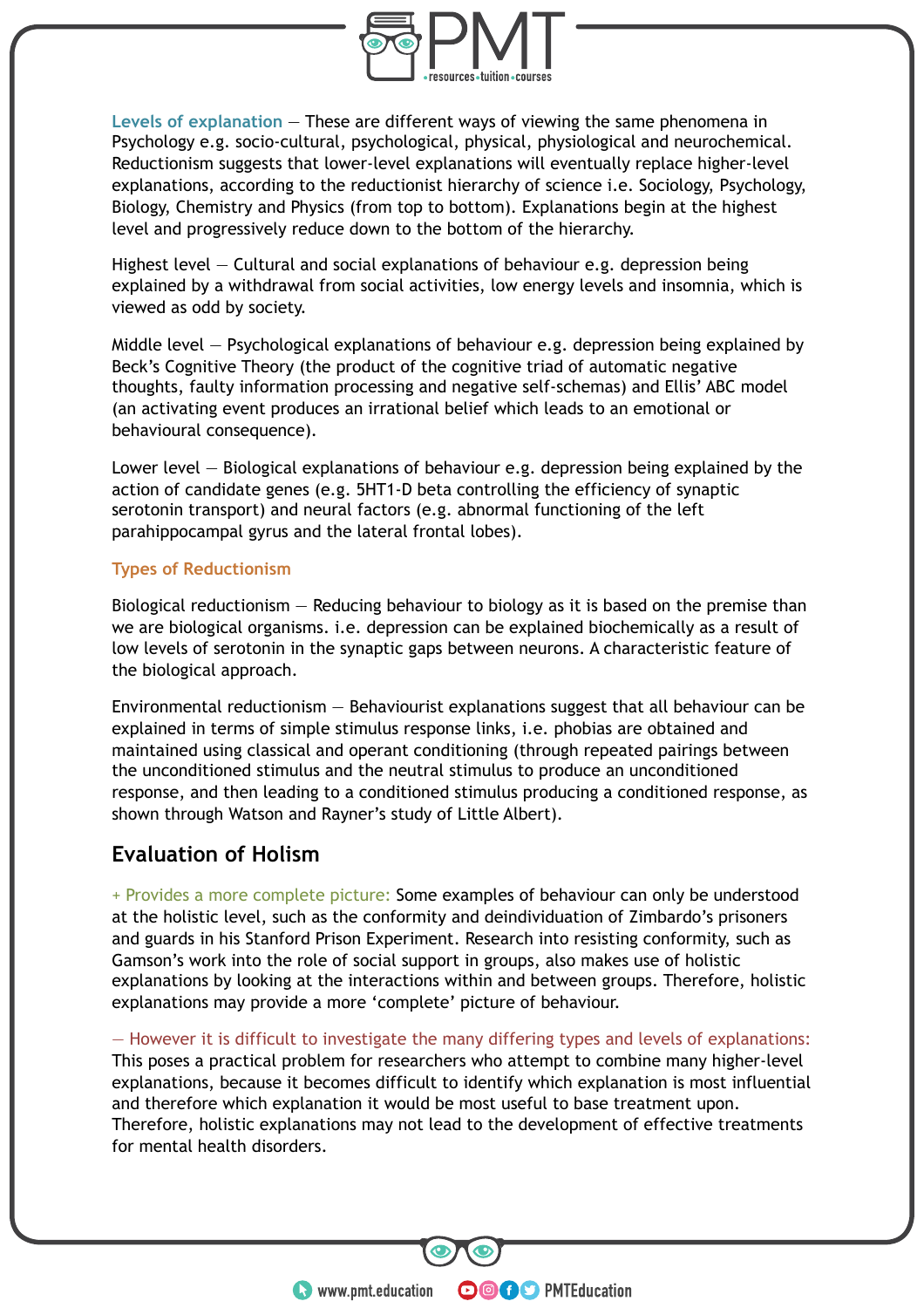

— More hypothetical and not based on empirical evidence — Holistic explanations are frequently used by the humanistic approach. However, there is a lack of empirical evidence associated with higher-level explanations and holistic viewpoints may simplify complex phenomena too far. As such, humanism is still seen as a set of rather looselyjoined abstract concepts. Therefore, holistic explanations may not be suited towards more complex behaviours.

# **Evaluation of reductionism**

+ Consistent with the scientific approach — Scientific psychology aims to be able to predict and control behaviour. Therefore, reductionism is consistent with the aims of science because it allows for this. Smaller, constituent parts of behaviour are easily measured and manipulated under strict laboratory conditions, and so 'cause and effect' relationships between variables can be reliably established. Hence, reductionism raises the scientific credibility of psychology.

+ Practical application in the development of drug therapy — A reductionist approach towards researching and explaining mental disorders has led to the development of powerful and effective drug therapies e.g. SSRIs to treat depression, based on the view that a deficiency in serotonin causes depression (biological reductionism). This also reduces need for institutionalisation, where sufferers can continue with their day to day lives through the use of non-invasive treatment and without regular hospital visits. Therefore, reductionist approaches have had a positive impact on people's lives.

— Ignores the complexity of behaviour — Reductionist explanations may lead to a loss of validity because they ignore the social context where behaviour occurs, which often gives behaviour its meaning. For example, from a reductionist viewpoint, the act of speaking would be the same across all scenarios due to each individual having the same biological mechanism for this. However, such a view ignores the social context of this speaking, such as with the aim of alerting someone, voicing an opinion etc. Therefore, reductionist explanations may simplify complex phenomena too much.

# **Part 6 - Idiographic and nomothetic approaches to psychological investigation**

# Key Words

**Idiographic approach** — A method of investigating behaviour which focuses on individuals and emphasises their uniqueness. Subjective and rich human experience is used as a way of explaining behaviour, without the aim of developing general principles and unifying laws (which is the view of the nomothetic approach).

Associated with methods that produce qualitative data. These methods include studying the individual and not groups and therefore not generalising findings to others. An example is the study of HM and KF, where the idiographic approach was used in the form of case studies, and informed further research into the different types of long-term memory.

#### **Examples of the Idiographic Approach:**

**1.**The psychodynamic approach: Freud used case studies and in-depth interviews to collect qualitative data from Little Hans; data which later formed the basis of the

**OOOO** PMTEducation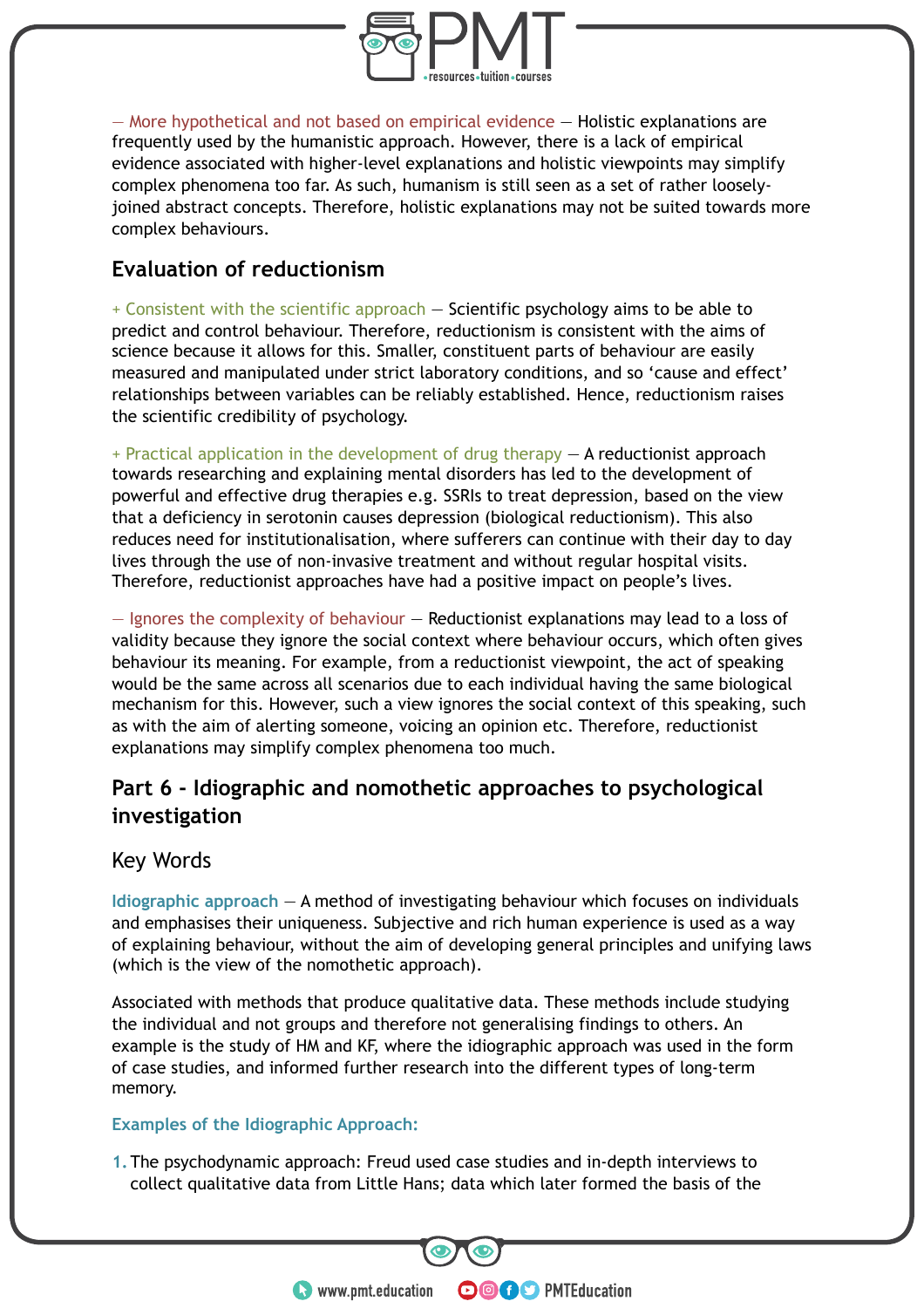

Oedipus and Electra complexes. However, Freud also established his psychosexual stages of development on the basis of similar research methods, arguing that all children pass through the same sequence of stages. This is more similar to a nomothetic approach.

**2.**The humanistic approach adopts a holistic and 'phenomenological' approach to research, which focuses on the experience of the individual. Such research methods were then used to develop the client-centred approach to therapy and Maslow's hierarchy of needs.

**Nomothetic approach** — Seeks to formulate general laws of behaviour based on the study of groups and the use of statistical, quantitive techniques. It attempts to summarise the differences between people through generalisations, whilst developing general laws and unifying principles which can be used to accurately predict and control behaviour.

According to Radford and Kirby, the nomothetic approach has produced 3 general laws in psychology:

- classifying people into groups
- establishing the principles of behaviour that can be applied to people in general
- establishing dimensions along which people can be placed, compared, measured

This method is associated with the scientific method such as laboratory experiments and controlled observations, where the influence of extraneous and confounding variables are removed, allowing reliable conclusions to be drawn.

#### **Examples of the Nomothetic Approach:**

- 1. Behaviourists explain all behaviour in terms of simple stimulus-response links which have been learnt through experience. In order to collect valid and reliable data, behaviourists often use laboratory experiments, where strict control upon extraneous and confounding variables allows for a 'cause and effect' relationship between variables to be established.
- 2. The cognitive approach uses objective methods of measuring brain activity, such as EEG and PET scans. This allows cognitive psychologists to draw inferences about the workings of mental processes.
- 3. The biological approach also makes use of brain scans to make inferences about localisation of brain function. For example, the use of PET scans by Tulving et al. helped to establish that semantic memories were recalled from the left prefrontal cortex, whilst episodic memories were recalled from the right prefrontal cortex.

# **Evaluation of the Idiographic approach**

+ Qualitative data produces an in-depth and more complete account of an individual = This may support existing theories or challenge general laws and lead to development of improved psychological theories, through the process of deduction. For example, the case studies conducted on HM and Clive Wearing demonstrated that different types of longterm memory are located in different areas of the brain. This led to the further research of localisation and memory.

**OOOO** PMTEducation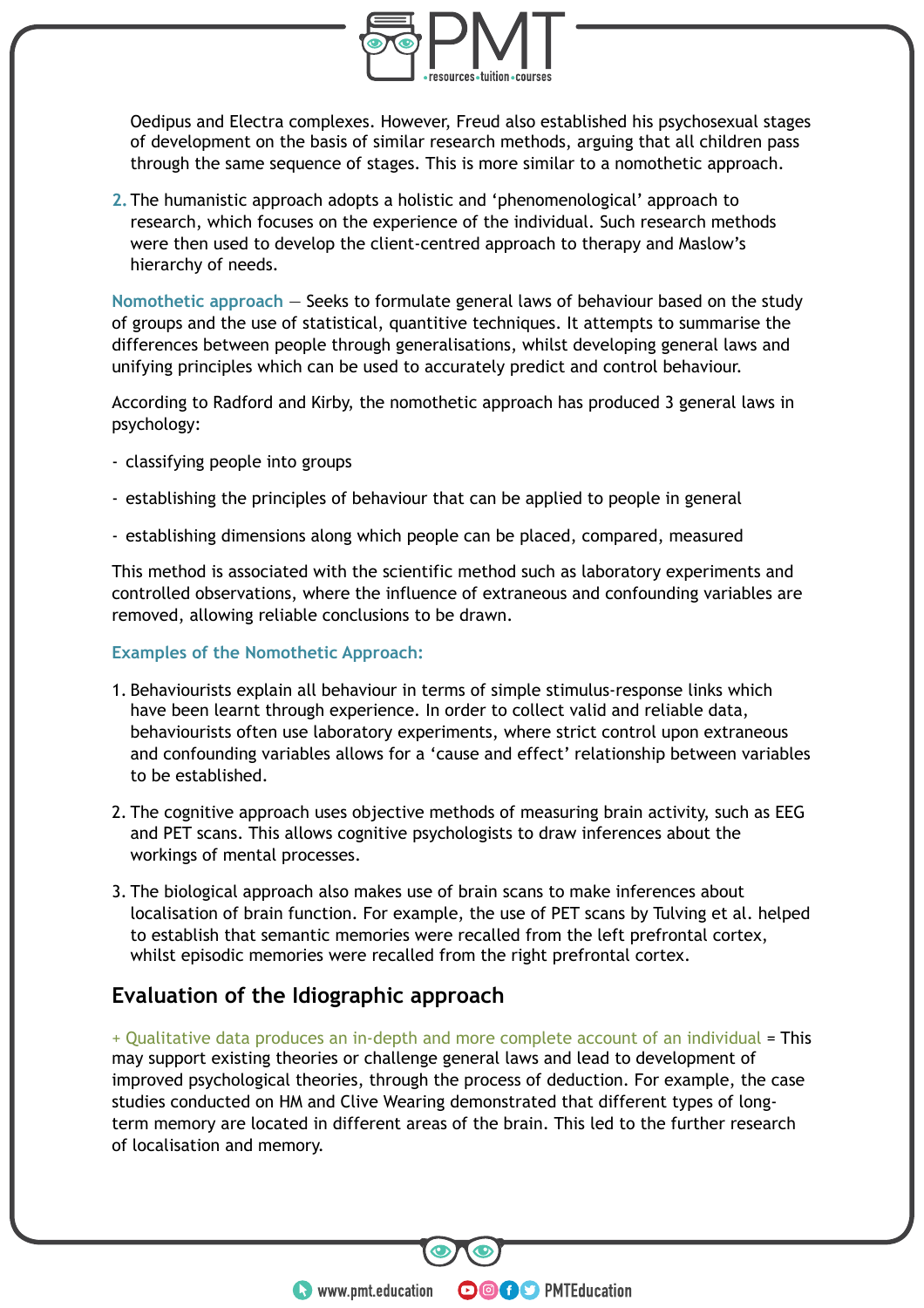

— However it offers a narrow and restrictived perspective = Theories developed from case studies and (unstructured) interviews may struggle to be generalised beyond the individual, thus reducing the ecological validity of these findings. For example, the humanism widely uses the idiographic approach but is still viewed by many as a set of rather loose, abstract concepts, due to a lack of empirical evidence as well as being specific to the individual. Generalisations cannot be made without further examples to act as a baseline comparison. This means that the idiographic approach does not improve the scientific credibility of psychology.

— The research methods used, such as case studies and unstructured interviews, lack scientific rigour = These methods rely heavily on individual and subjective interpretation. Therefore, conclusions are open to researcher bias, which reduces the reliability of the findings and the extent to which they can be generalised to other individuals. This translates to a lack of validity when developing theories and assumptions based upon the idiographic approach.

# **Evaluation of the nomothetic approach**

 $+$  Highly scientific methods = The nomothetic approach makes use of research methods which objectively produce reliable data through adopting standardised conditions and a high level of control of extraneous and confounding variables. Constituent parts of the target behaviour can be reliably measured through the use of operationalised behavioural categories, thus increasing the internal validity of the findings. Since the findings will not be influenced by researcher bias, the findings have greater scientific creditability due to their method of collection.

+ Enables unifying laws and general principles to be reliably established = The focus on objectively collecting reliable data has led to certain 'norms' or standards of behaviour to be established, such as the average IQ score being 100. Such norms act as a good baseline comparison for intellectual abilities and mental disorders.

— May undervalue the impact of individual experiences = Some have criticised the nomothetic approach as 'losing the whole person' in psychology due to such an emphasis on establishing universal norms and unifying laws of behaviour. For example, research into the frequency of depression or bipolar disorder tells us little about the experiences of sufferers and so little about what treatments may be most beneficial. Therefore, the nomothetic approach, from this standpoint, has done little to improve people's lives in comparison to the idiographic approach.

+ Nomothetic and idiographic approaches may be complementary to each other, rather than contradictory. = For example, Milton and Davis (1996) suggest that research should start with a nomothetic approach and once general laws have been produced the focus should switch to an idiographic approach to develop our understanding and theories.Therefore, either approach can be used depending on the aims and nature of the research.

# **Ethical implications of research studies and theory**

# Key words

**Socially-sensitive research** — Any research that might have direct social consequences for the participants in the research or the group that they represent. Sieber and Stanley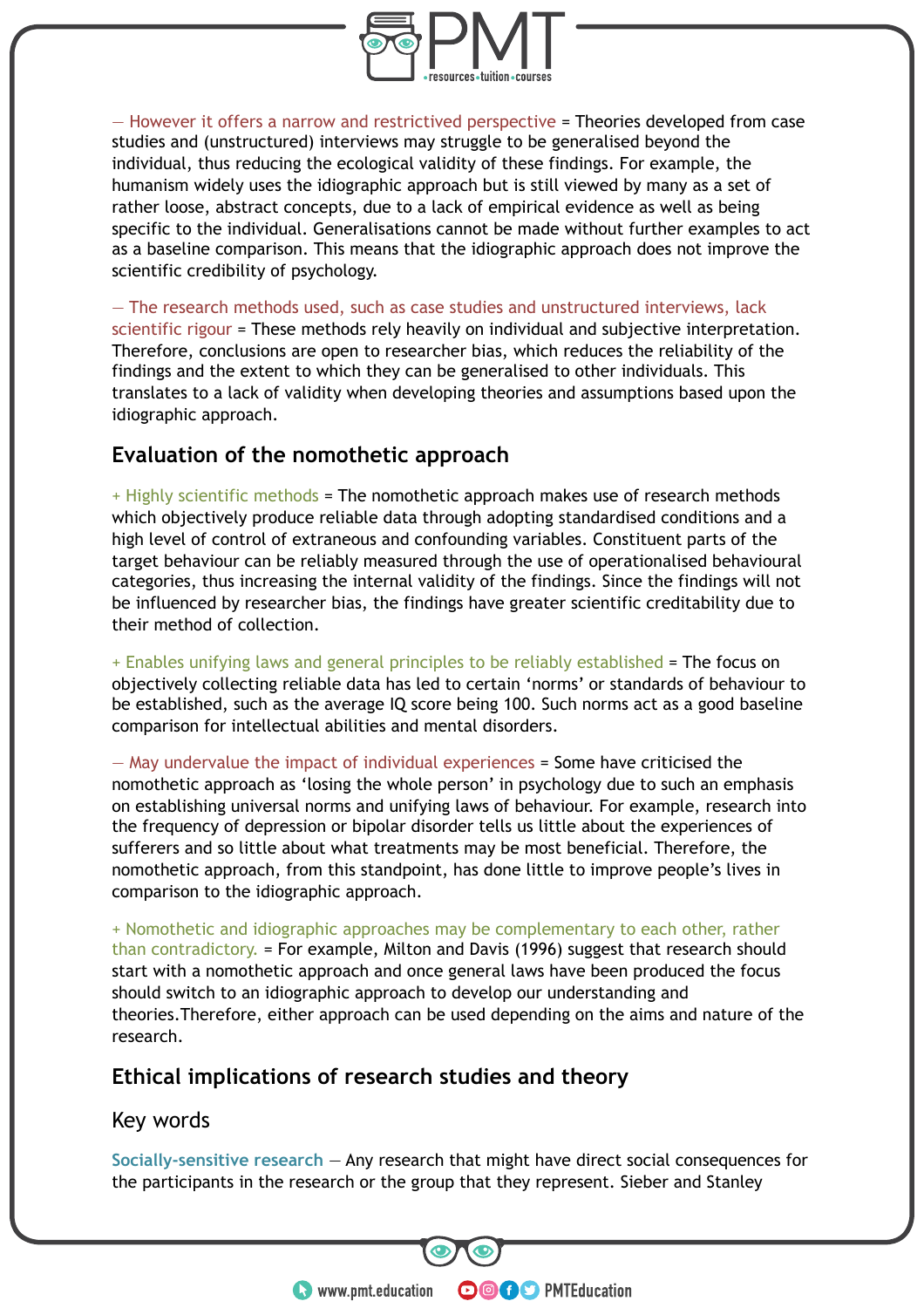

defined 'socially sensitive' research as "studies in which there are potential consequences or implications, either directly for the participants in the research or for the class of individuals represented by the research".

The major BPS ethical guidelines are respect, competence, responsibility and integrity. The potential ethical issues which arise as a result of breaching these guidelines include: privacy, confidentiality, valid methodology, deception, informed consent, equitable treatment, scientific freedom, ownership of data, values and the risk/benefit ratio.

#### **Examples of socially sensitive research:**

- 1. Bowlby's monotropic attachment theory = Bowlby was an advisor to the World Health Organisation in the 1950s, following his theory that the critical period for attachment formation with the primary caregiver was the first 2 years of life, and maternal deprivation during this time could have severe emotional and intellectual consequences for the child i.e. affectionless psychopathy/criminality and mental retardation. Therefore, this led to Britain being one of the only countries in the EU not offering free childcare for children under the age of 5.
- 2. Burt's research into intelligence = Burt (1955) fraudulently published research demonstrating that the heritability coefficient for intelligence was 0.77, and so played a significant part in the development of the 11+ examinations. Despite his work being proven as false and fraudulent, the 11+ exams still exist to this day, as well as the idea that children can be organised according to their 'natural intelligence' from an early age.
- 3. The consequences of socially sensitive research are: Uses/public policy (e.g. Burt's influence on the 11+ exams), the validity of research (e.g. Burt's work being proven as false) and the implications of the research (on the way in which individuals or groups of people view themselves and the way in which they're viewed by society).

#### **Evaluation of ethical implications of research studies and theory**

+ Important that researchers do not stay away from socially sensitive research = This is important because such research may have major positive impacts, such as challenging stereotypes or 'scientific justifications' for discrimination. For example, Scarr argues that only by studying these areas will the general public and scientific community develop a greater understanding for these underrepresented groups.

— Social Control = Socially sensitive research has historically been used as 'scientific justification' for discriminatory practices. For example, during the 1920s and 1930s, some states in the USA issues voluntary sterilization programmes for citizens who were deemed as 'unfit to breed'. These included the mentally ill, the disabled and drug addicts. This was based upon William Shockley's Voluntary Sterilisation Bonus Plan, which encouraged low-IQ individuals to undergo sterilization. Such a programme was based upon his fraudulent and incorrect research where "preliminary research suggested that an increase of 1% in Caucasian ancestry raises Negro IQ an average of one point for low IQ populations, with diminishing returns approaching 100 IQ". Therefore, socially sensitive research can be and has been used for malicious and unjust ends.

— Research could be potentially misused so psychologists should take responsibility for the presentation of findings = For example, Packard proposed the idea of 'subliminal

**OOOO** PMTEducation